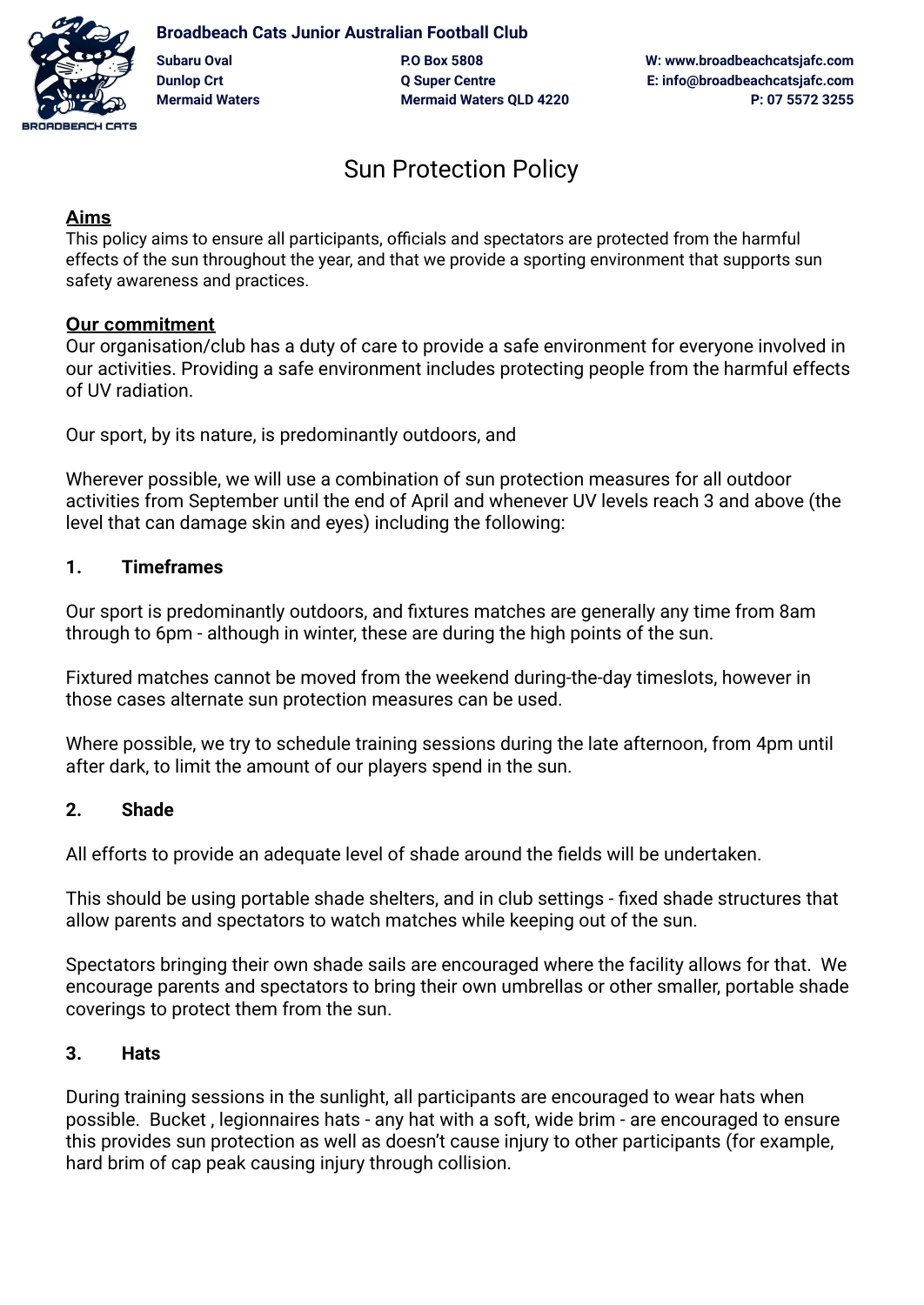

**Broadbeach Cats Junior Australian Football Club Subaru Oval P.O Box 5808 W: www.broadbeachcatsjafc.com Dunlop Crt Q Super Centre E: info@broadbeachcatsjafc.com Mermaid Waters Mermaid Waters QLD 4220 P: 07 5572 3255**

Our competition rules discourage hats during match play however we also encourage all participants to wear their hats to and from games, particularly in places where it is unlikely to be much shade.

### **4. Sunscreen**

We encourage our members to wear sunscreen at all times - covering the face, neck, arms and legs - any part of exposed skin that our playing uniform does not cover. This applies to players, coaches, team officials, club officials, parents and spectators.

The club will have sunscreen available in a number of places - including the canteen, change rooms, and the coffee area / uniform shop.

All coaches are encouraged to make applying sunscreen part of their pre-game warm up activities, applying sunscreen at least 20 minutes before taking the field.

Games generally last less than 2 hours, so in most cases only 1 application is required per match. In cases where a player will likely be in the sun for more than 2 hours, players and spectators are encouraged to re-apply sun screen every 2 hours.

#### **5. Sunglasses**

While players are unable to wear sunglasses in competition, it is encouraged that all other members - coaches, team officials, club officials, spectators, where possible, should wear sunglasses that comply with the Australian Standards.

## **6. Clothing**

By nature of the uniform required in Australian Football, players, when competing, are not able to wear clothing that is considered sun safe. However, for all other participants - parents, spectators, coaches, team officials - it is encouraged that sun-safe clothing be worn if being out in the sun for extended periods of time.

Polos will be provided to coaches, team officials and club officials with collars, and they are encouraged to be worn at games and at training.

Spectators are advised to wear clothing that will protect them from the sun - ideally long sleeve shirts or long pants which offer the best sun protection. If long pants or long sleeve shirts are not possible, a combination of a collared shirt with the use of sunscreen is recommended.

## **7. Awareness**

We aim to regularly promote sun protection information to officials, participants and spectators through briefings or training sessions, newsletters, notice boards, online communications, enrolment and announcements at sporting events